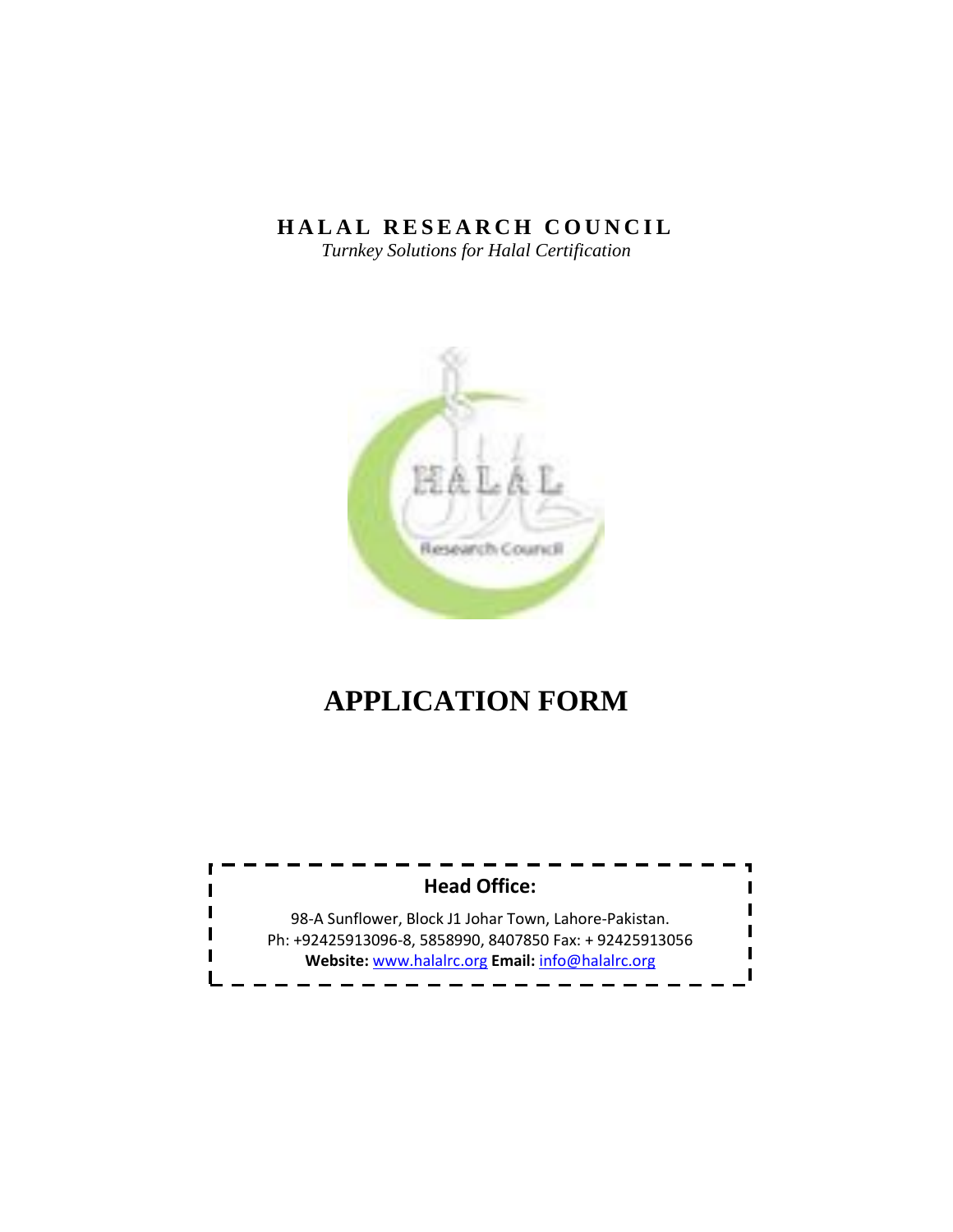

# **HALAL RESEARCH COUNCIL**

*Turnkey Solutions for Halal Certification*

# **Application Form for Halal Certification**

| 4. List of Products/Brands (use Annexure I)                                                                                                                                                                                          |  |  |  |  |
|--------------------------------------------------------------------------------------------------------------------------------------------------------------------------------------------------------------------------------------|--|--|--|--|
|                                                                                                                                                                                                                                      |  |  |  |  |
|                                                                                                                                                                                                                                      |  |  |  |  |
| 7. Physical Address: <u>example and the set of the set of the set of the set of the set of the set of the set of the set of the set of the set of the set of the set of the set of the set of the set of the set of the set of t</u> |  |  |  |  |
|                                                                                                                                                                                                                                      |  |  |  |  |
|                                                                                                                                                                                                                                      |  |  |  |  |
|                                                                                                                                                                                                                                      |  |  |  |  |
|                                                                                                                                                                                                                                      |  |  |  |  |
|                                                                                                                                                                                                                                      |  |  |  |  |
|                                                                                                                                                                                                                                      |  |  |  |  |
|                                                                                                                                                                                                                                      |  |  |  |  |
|                                                                                                                                                                                                                                      |  |  |  |  |
|                                                                                                                                                                                                                                      |  |  |  |  |

10. Kindly enclose a complete list of raw material, together with supplier; manufacturer; telephone; fax; email; contact person details in the attached format: (Find Annexure II)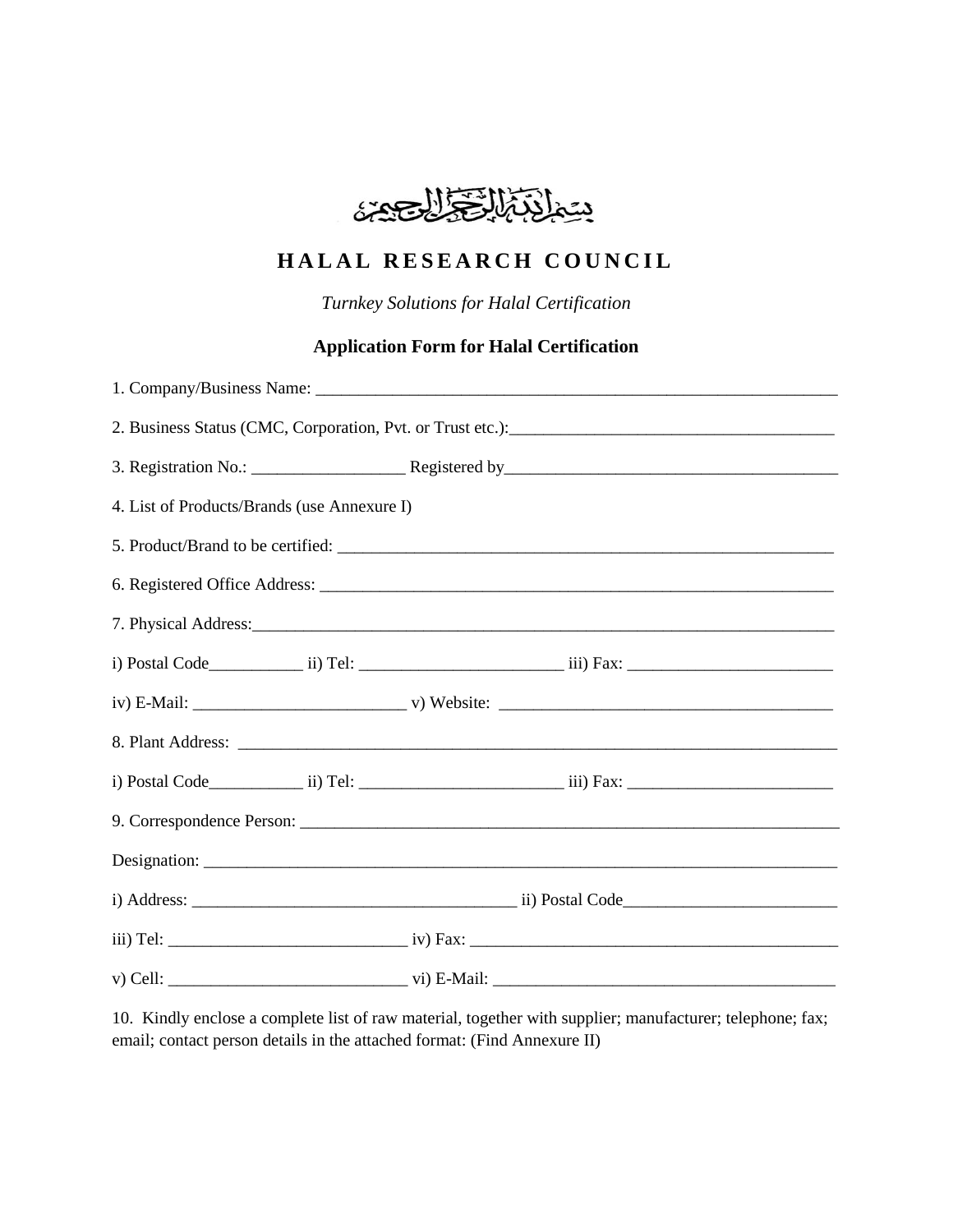11. Describe a brief History of Supply Chain of Ingredients/Raw Materials:

12. Briefly describe logistics of the Product:

*I/we undertake that the information provided by us for Halal Certification is based on real practices. All the ingredients/Raw Materials are mentioned truly in the application/annexure (being used in the formulation). We also undertake that we will prior inform to the HRC if any change occur in the formulation hereafter.* 

\_\_\_\_\_\_\_\_\_\_\_\_\_\_\_\_\_\_\_\_\_\_\_\_\_\_\_\_\_\_\_\_\_\_\_\_\_\_\_\_\_\_\_\_\_\_\_\_\_\_\_\_\_\_\_\_\_\_\_\_\_\_\_\_\_\_\_\_\_\_\_\_\_\_\_\_\_\_\_\_\_\_\_\_ \_\_\_\_\_\_\_\_\_\_\_\_\_\_\_\_\_\_\_\_\_\_\_\_\_\_\_\_\_\_\_\_\_\_\_\_\_\_\_\_\_\_\_\_\_\_\_\_\_\_\_\_\_\_\_\_\_\_\_\_\_\_\_\_\_\_\_\_\_\_\_\_\_\_\_\_\_\_\_\_\_\_\_\_ \_\_\_\_\_\_\_\_\_\_\_\_\_\_\_\_\_\_\_\_\_\_\_\_\_\_\_\_\_\_\_\_\_\_\_\_\_\_\_\_\_\_\_\_\_\_\_\_\_\_\_\_\_\_\_\_\_\_\_\_\_\_\_\_\_\_\_\_\_\_\_\_\_\_\_\_\_\_\_\_\_\_\_\_ \_\_\_\_\_\_\_\_\_\_\_\_\_\_\_\_\_\_\_\_\_\_\_\_\_\_\_\_\_\_\_\_\_\_\_\_\_\_\_\_\_\_\_\_\_\_\_\_\_\_\_\_\_\_\_\_\_\_\_\_\_\_\_\_\_\_\_\_\_\_\_\_\_\_\_\_\_\_\_\_\_\_\_\_

\_\_\_\_\_\_\_\_\_\_\_\_\_\_\_\_\_\_\_\_\_\_\_\_\_\_\_\_\_\_\_\_\_\_\_\_\_\_\_\_\_\_\_\_\_\_\_\_\_\_\_\_\_\_\_\_\_\_\_\_\_\_\_\_\_\_\_\_\_\_\_\_\_\_\_\_\_\_\_\_\_\_\_\_ \_\_\_\_\_\_\_\_\_\_\_\_\_\_\_\_\_\_\_\_\_\_\_\_\_\_\_\_\_\_\_\_\_\_\_\_\_\_\_\_\_\_\_\_\_\_\_\_\_\_\_\_\_\_\_\_\_\_\_\_\_\_\_\_\_\_\_\_\_\_\_\_\_\_\_\_\_\_\_\_\_\_\_\_ \_\_\_\_\_\_\_\_\_\_\_\_\_\_\_\_\_\_\_\_\_\_\_\_\_\_\_\_\_\_\_\_\_\_\_\_\_\_\_\_\_\_\_\_\_\_\_\_\_\_\_\_\_\_\_\_\_\_\_\_\_\_\_\_\_\_\_\_\_\_\_\_\_\_\_\_\_\_\_\_\_\_\_\_ \_\_\_\_\_\_\_\_\_\_\_\_\_\_\_\_\_\_\_\_\_\_\_\_\_\_\_\_\_\_\_\_\_\_\_\_\_\_\_\_\_\_\_\_\_\_\_\_\_\_\_\_\_\_\_\_\_\_\_\_\_\_\_\_\_\_\_\_\_\_\_\_\_\_\_\_\_\_\_\_\_\_\_\_

| Applicant Name: |
|-----------------|
|                 |
| Signature:      |
|                 |
| Date:           |

#### *Confidentiality Statement:*

*HRC, however, undertakes that it will guarantee all information supplied by or obtained from the application in respect to its processes, business secrets, prices and operations in the strictest confidence and it will not leak such information for the benefit of any other person or company.*

| For Office Use only:    |                                     |
|-------------------------|-------------------------------------|
| Date of Receiving:      | Date of Approval for Certification: |
| $\blacksquare$ File No. | Signature:                          |
|                         |                                     |

#### **Note: Kindly ensure prior facilitation on the following items:**

- 1. Kindly endorse the application with company rubber stamp only
- 2. Please return completely filled application form together with the required full disclosures through email ([info@halalrc.org](mailto:info@halalrc.org)) post or fax to HRC Head Office.
- 3. A cover letter is mandatory to be submitted on the official company letterhead be also submitted outlining the following:

A. Brief Company Profile.

- B. Registration and Certifications Details.
- C: Brief Description of Product Process Flow (use annexure III)
- D. Geographical Business Targeted Area (use annexure IV)
- E. Any other relevant info which will be useful for Certification Process.
- 4. Application forms will only be accepted when fully completed and duly signed by the Proprietor /Director or authorized representative. Failure to adhere to the above guidelines may delay the processing of your application.
- 5. 50% certification fee will be charged in advance at the time of the contract submission.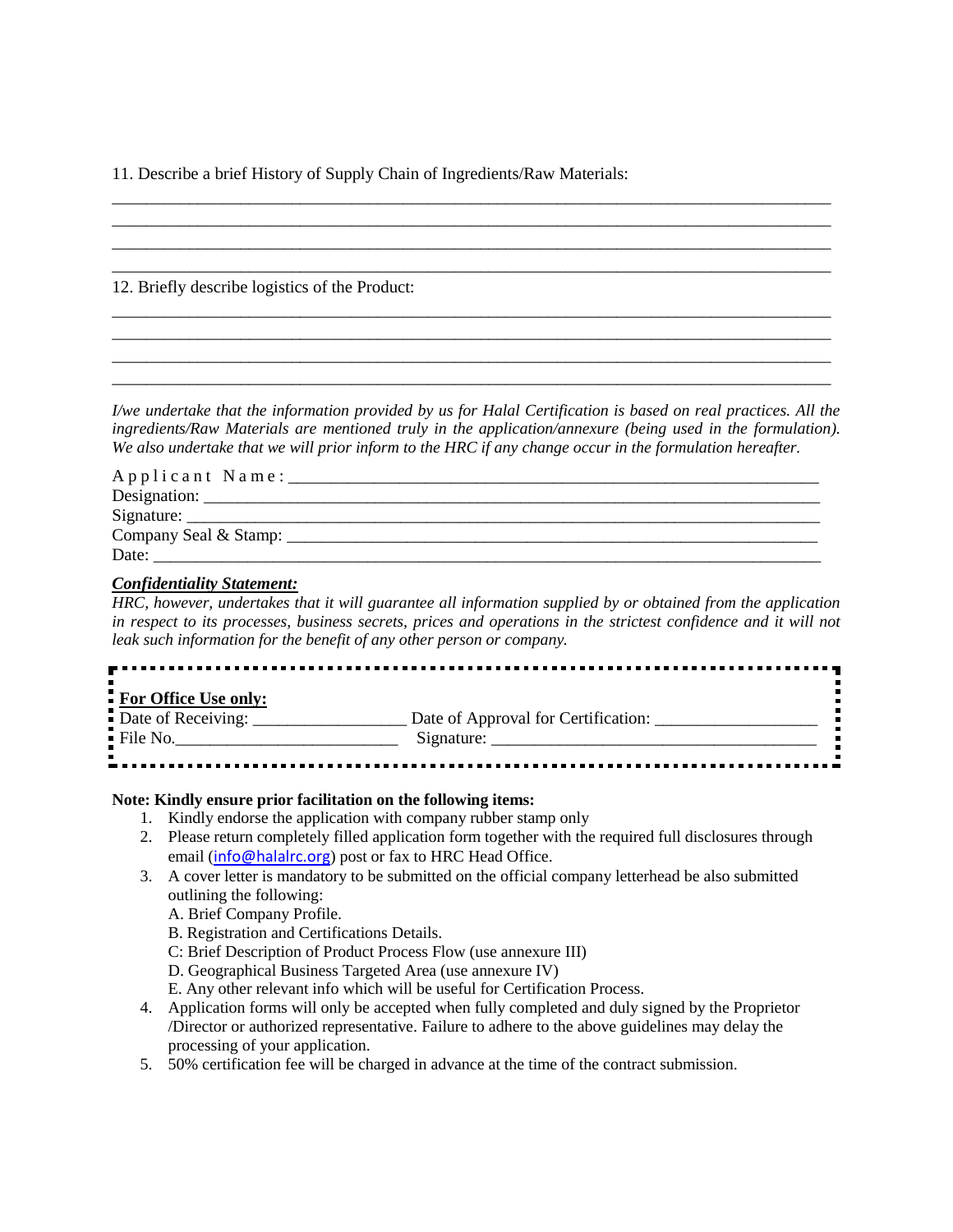### **Annexure I**

# **List of Products/Brands**

| <u>No.</u>        | <b>Brand/Product Name</b> | <b>Description</b> | <b>Major Ingredients to be used</b> |
|-------------------|---------------------------|--------------------|-------------------------------------|
| $\overline{1}$ .  |                           |                    |                                     |
| $\overline{2}$ .  |                           |                    |                                     |
| $\overline{3}$ .  |                           |                    |                                     |
| $\overline{4}$ .  |                           |                    |                                     |
| $\overline{5}$ .  |                           |                    |                                     |
| 6.                |                           |                    |                                     |
| 7.                |                           |                    |                                     |
| 8.                |                           |                    |                                     |
| 9.                |                           |                    |                                     |
| $\overline{10}$ . |                           |                    |                                     |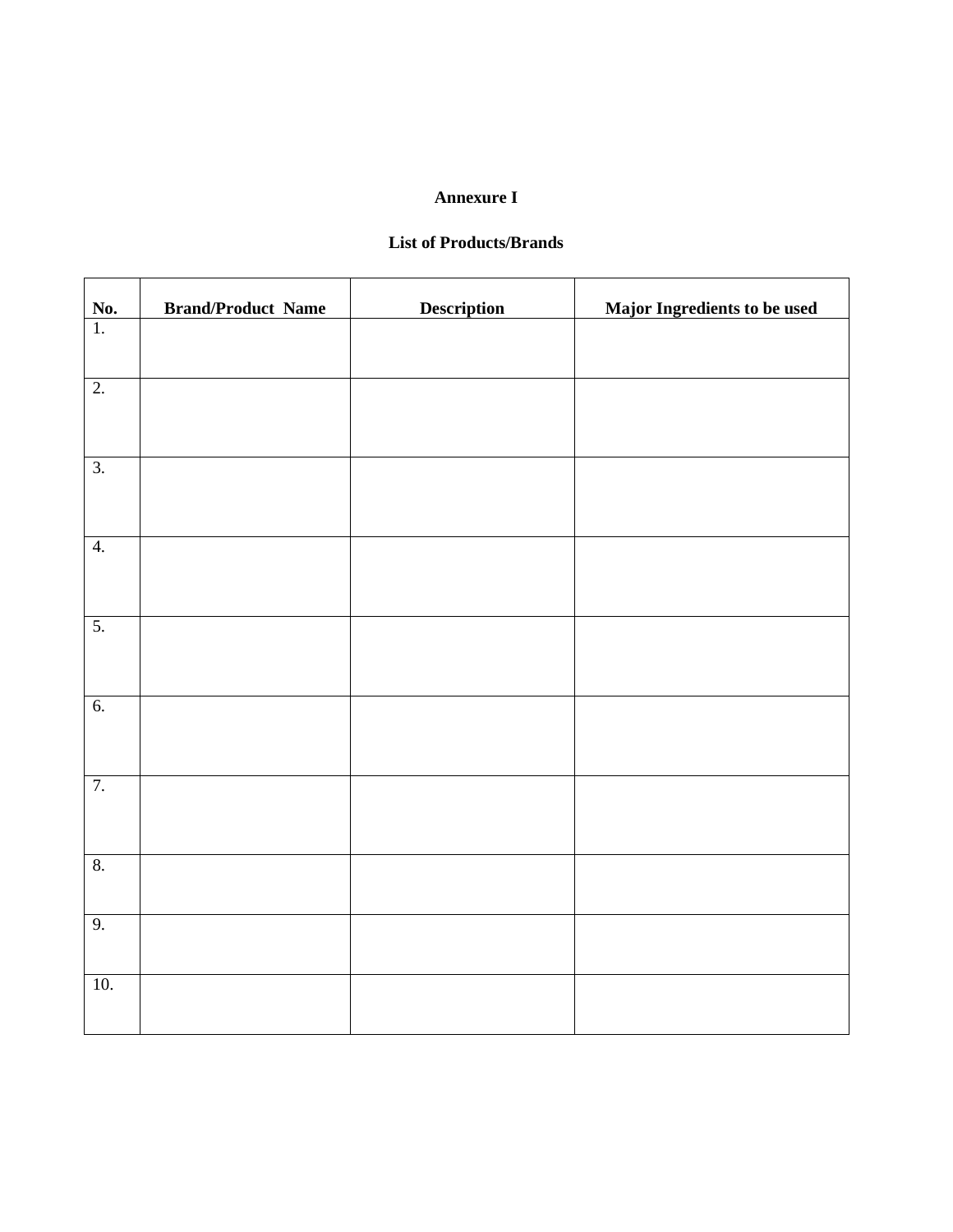# **Annexure II**

# **List of Raw Materials, Together With Supplier/Manufacturer**

| No. | Ingredients/Raw<br>Material | Code | Supplier | Supplier<br><b>Contact Details</b> | Manufacture<br>(if different from supplier) | Either Supplier/<br>Manufacture<br>Providing Halal<br>certified<br>Ingredients/Raw<br>Material |
|-----|-----------------------------|------|----------|------------------------------------|---------------------------------------------|------------------------------------------------------------------------------------------------|
| 1.  |                             |      |          | Contact person:                    | Contact person:                             |                                                                                                |
|     |                             |      |          |                                    |                                             | Yes<br>$\circ$                                                                                 |
|     |                             |      |          | Address:                           | Address:                                    |                                                                                                |
|     |                             |      |          |                                    | Phone:                                      | No<br>$\circ$                                                                                  |
|     |                             |      |          | Phone:<br>Fax:                     | Fax:                                        |                                                                                                |
|     |                             |      |          | Email:                             | Email:                                      |                                                                                                |
|     |                             |      |          | Website:                           | Website:                                    |                                                                                                |
|     |                             |      |          |                                    |                                             |                                                                                                |
| 2.  |                             |      |          | Contact person:                    | Contact person:                             |                                                                                                |
|     |                             |      |          |                                    |                                             | Yes<br>$\circ$                                                                                 |
|     |                             |      |          | Address:                           | Address:                                    |                                                                                                |
|     |                             |      |          |                                    |                                             | No<br>$\circ$                                                                                  |
|     |                             |      |          | Phone:                             | Phone:                                      |                                                                                                |
|     |                             |      |          | Fax:                               | Fax:                                        |                                                                                                |
|     |                             |      |          | Email:                             | Email:                                      |                                                                                                |
|     |                             |      |          | Website:                           | Website:                                    |                                                                                                |
|     |                             |      |          |                                    |                                             |                                                                                                |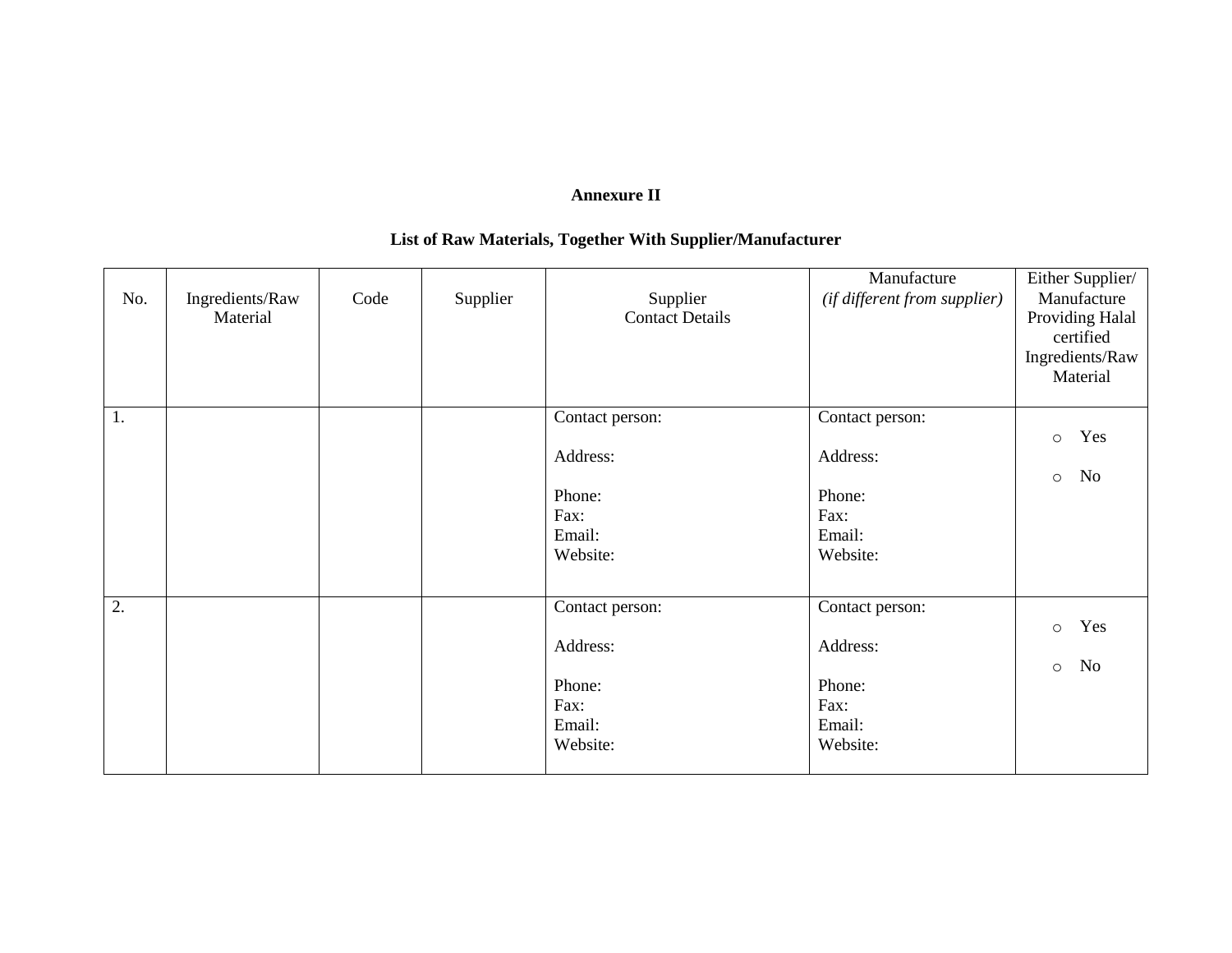| $\overline{3}$ . | Contact person: | Contact person: |         |           |
|------------------|-----------------|-----------------|---------|-----------|
|                  |                 |                 | $\circ$ | Yes       |
|                  | Address:        | Address:        |         |           |
|                  |                 |                 | $\circ$ | No        |
|                  | Phone:          | Phone:          |         |           |
|                  | Fax:            | Fax:            |         |           |
|                  | Email:          | Email:          |         |           |
|                  | Website:        | Website:        |         |           |
|                  |                 |                 |         |           |
| $\overline{4}$ . | Contact person: | Contact person: |         |           |
|                  |                 |                 | $\circ$ | Yes       |
|                  | Address:        | Address:        |         |           |
|                  |                 |                 | $\circ$ | <b>No</b> |
|                  | Phone:          | Phone:          |         |           |
|                  | Fax:            | Fax:            |         |           |
|                  | Email:          | Email:          |         |           |
|                  | Website:        | Website:        |         |           |
|                  |                 |                 |         |           |
| $\overline{5}$ . | Contact person: | Contact person: |         |           |
|                  |                 |                 | $\circ$ | Yes       |
|                  | Address:        | Address:        |         |           |
|                  |                 |                 | $\circ$ | <b>No</b> |
|                  | Phone:          | Phone:          |         |           |
|                  | Fax:            | Fax:            |         |           |
|                  | Email:          | Email:          |         |           |
|                  | Website:        | Website:        |         |           |
|                  |                 |                 |         |           |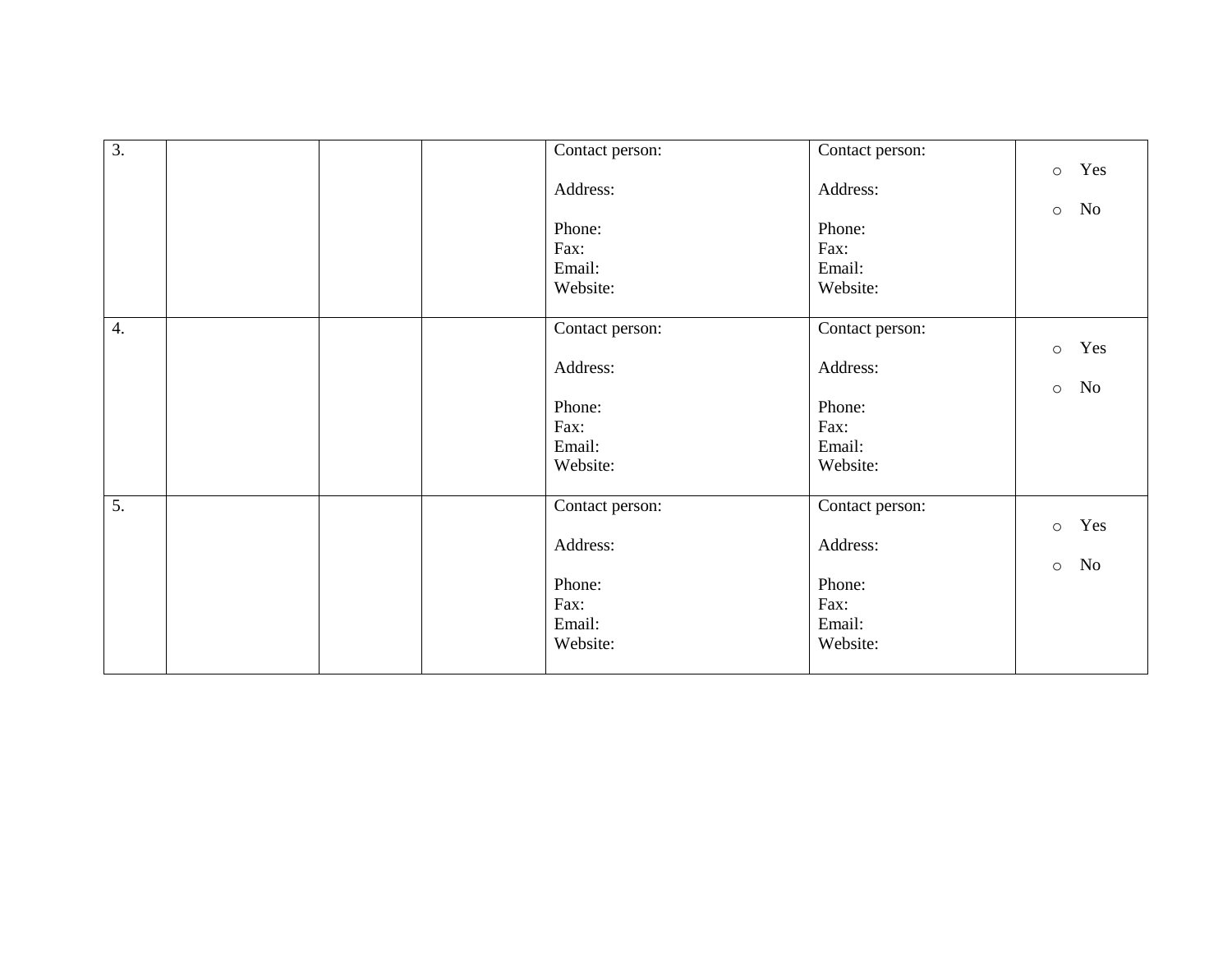# **Annexure III**

**Brief Description of Product Process Flow**